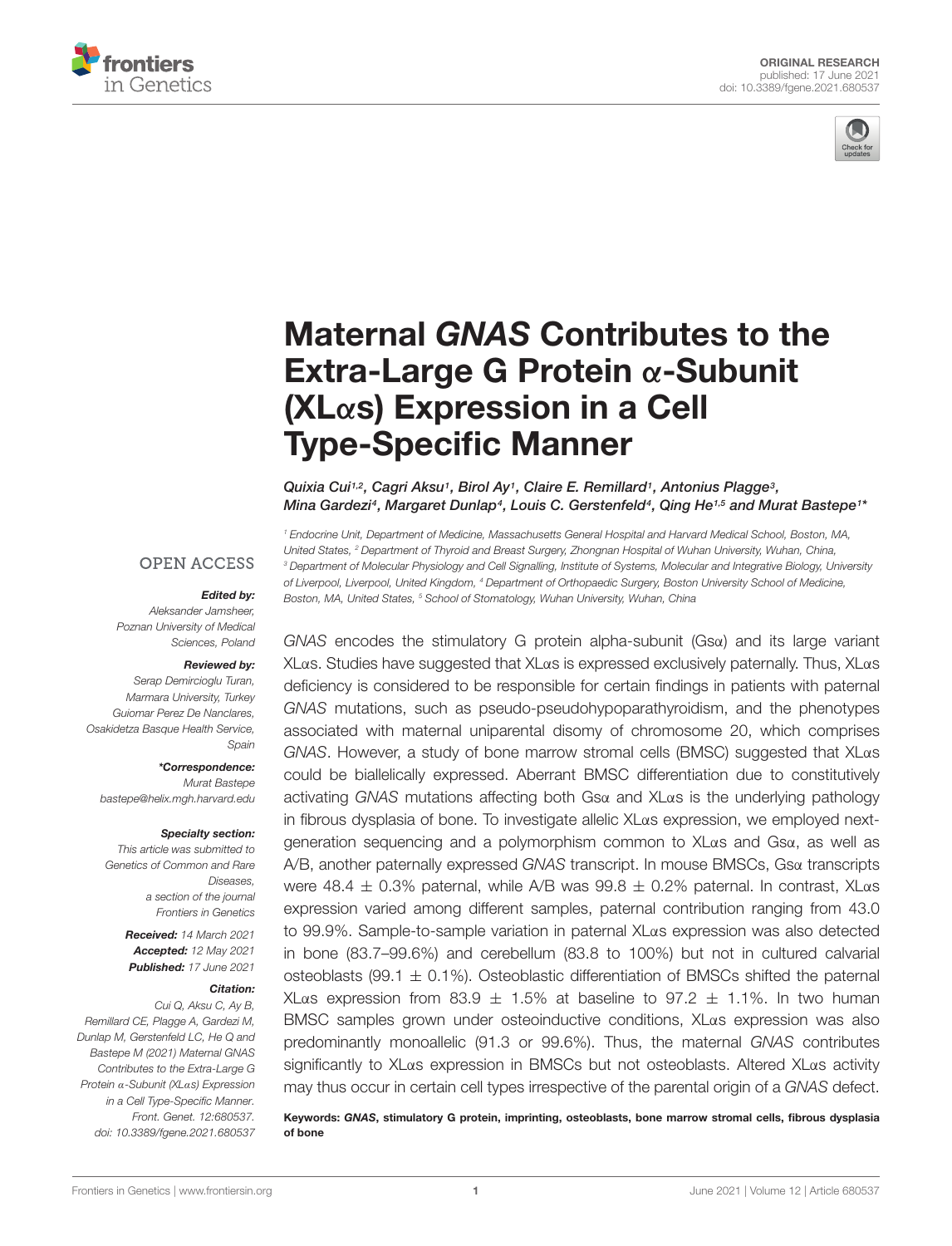# **INTRODUCTION**

GNAS is an imprinted gene encoding the alpha-subunit of the stimulatory G protein (Gsα), a signaling protein mediating the actions of many endogenous molecules via generation of cAMP [\(Plagge et al.,](#page-9-0) [2008;](#page-9-0) [Weinstein et al.,](#page-9-1) [2004;](#page-9-1) [Mantovani et al.,](#page-9-2) [2016\)](#page-9-2). Loss-of-function mutations or epigenetic alterations of GNAS are responsible for different human diseases that involve abnormal skeletal development, metabolism, and hormone actions, such as pseudohypoparathyroidism Ia (MIM: 103580). Gain-of-function GNAS mutations affecting the activity of Gsα are found in a variety of benign and malignant tumors, as well as in patients with fibrous dysplasia of bone and McCune-Albright syndrome (MIM: 174800). GNAS gives rise to multiple additional products showing exclusively maternal or paternal expression [\(Bastepe,](#page-8-0) [2007;](#page-8-0) [Kelsey,](#page-9-3) [2010\)](#page-9-3). The extra-large G-alpha subunit (XLαs) is a variant of Gsα that uses a separate promoter and a unique first exon that splices onto Gsα exon 2 [\(Kehlenbach et al.,](#page-9-4) [1994;](#page-9-4) [Hayward et al.,](#page-9-5) [1998\)](#page-9-5). Hence, XLαs is partly identical to Gsα and can mimic the latter regarding cAMP generation [\(Klemke et al.,](#page-9-6) [2000;](#page-9-6) [Bastepe et al.,](#page-8-1) [2002\)](#page-8-1); however, XLαs mediates additional cellular actions, such as stimulation of IP3/PKC signaling and inhibition of clathrin-mediated endocytosis [\(He et al.,](#page-9-7) [2015;](#page-9-7) [He](#page-9-8) [et al.,](#page-9-8) [2017;](#page-9-8) [He et al.,](#page-9-9) [2019\)](#page-9-9).

XLαs expression has been shown to occur exclusively from the paternal allele [\(Hayward et al.,](#page-9-5) [1998\)](#page-9-5), unlike Gsα, which is biallelic in most tissues. Thus, a GNAS mutation is predicted to affect XLαs only if it resides on the paternal allele. For example, the GNAS mutations causing pseudohypoparathyroidism type-1a are inherited maternally [\(Davies and Hughes,](#page-9-10) [1993\)](#page-9-10) and, therefore, disrupt one copy of Gsα without affecting XLαs. In contrast, the same mutations in patients with pseudo-pseudohypoparathyroidism are inherited paternally and thus disrupt both XLαs and one copy of Gsα. The severe intrauterine growth retardation observed in pseudopseudohypoparathyroidism is attributed to XLαs deficiency [\(Richard et al.,](#page-9-11) [2013\)](#page-9-11). In addition, recent studies have described patients with maternal uniparental disomy of chromosome 20 (matUPD20, MIM: 617352)—the genomic region comprising GNAS—who display Silver-Russell syndrome-like features including perinatal growth retardation and intractable feeding difficulties [\(Mulchandani et al.,](#page-9-12) [2016;](#page-9-12) [Kawashima et al.,](#page-9-13) [2018\)](#page-9-13). The phenotypes associated with matUPD20 are similar to those observed in children with large paternal GNAS deletions [\(Aldred](#page-8-2) [et al.,](#page-8-2) [2002;](#page-8-2) [Genevieve et al.,](#page-9-14) [2005\)](#page-9-14) and thus attributed largely to XLαs deficiency. Moreover, a recent study described an adult patient with hypophosphatemia and osteopetrosis who carried a nonsense mutation within the first XLαs exon [\(Chen et al.,](#page-8-3) [2020\)](#page-8-3). This defect was also paternally inherited, consistent with the evidence that XLαs is expressed from the paternal allele. Nevertheless, a study demonstrated XLαs expression from both alleles in human bone marrow stromal cells (BMSCs) from normal and fibrous dysplastic tissues [\(Michienzi et al.,](#page-9-15) [2007\)](#page-9-15). The analyzed BMSCs were clonogenic, and interestingly, Gsα expression was also shown to be allelically, but randomly, skewed, suggesting that the observed alterations in allelic XLαs and Gsα expression may have been secondary to the cloning.

BMSCs include mesenchymal progenitor/stem cells capable of differentiating into multiple different lineages. Gsα signaling promotes the commitment of mesenchymal progenitors into the osteoblast lineage while restricting osteoblast differentiation [\(Wu et al.,](#page-9-16) [2011\)](#page-9-16). Accordingly, a gain-of-function GNAS mutation results in the aberrant differentiation of BMSCs into osteoblasts, the primary cellular mechanism underlying fibrous dysplasia of bone [\(Xiao et al.,](#page-9-17) [2019\)](#page-9-17). The causative GNAS mutations are heterozygous and located in exons shared by Gsα and XLαs [\(Weinstein et al.,](#page-9-18) [1991;](#page-9-18) [Schwindinger et al.,](#page-9-19) [1992\)](#page-9-19). It has been shown that these mutations increase the baseline activity of not only Gsα but also XLαs [\(Klemke](#page-9-6) [et al.,](#page-9-6) [2000;](#page-9-6) [He et al.,](#page-9-7) [2015\)](#page-9-7). Thus, whether XLαs is expressed monoallelically or biallelically in BMSCs could have strong implications for fibrous dysplasia pathogenesis. Moreover, as mentioned above, the phenotypes attributed to the loss of XLαs in vivo are based on the notion that XLαs is expressed in an exclusively paternal manner. If, however, tissue-specific biallelic XLαs expression exists, then our understanding of its physiological roles and its involvement in GNAS-related diseases may have to be revised.

In this study, we investigated the allele-specific expression of XLαs in non-clonal mouse and human BMSCs and other cells and tissues. We quantitated allelic contribution by employing next-generation sequencing (NGS) of RT-PCR amplicons carrying a polymorphism. Our results revealed a significant contribution from the maternal GNAS allele in nondifferentiated BMSCs but not in osteogenically differentiated BMSCs or calvarial osteoblasts.

#### MATERIALS AND METHODS

#### **Mice**

XLαs knockout (XLKO) mice, carrying a disruption in the first exon of XLαs, have been described [\(Plagge et al.,](#page-9-20) [2004\)](#page-9-20) and maintained in the CD1 background. Wildtype 129/Sv and C57BL/6 mice (Jackson Laboratory) were mated to obtain F1 generation hybrid offspring. Both male and female mice were analyzed. All mice experiments were conducted according to the accepted standards of the Institutional Animal Care and Use Committee and approved by the Massachusetts General Hospital Subcommittee on Research Animal Care.

## Restriction Digestion for Confirming Maternal and Paternal XLKO Samples and Determining the Parental Contribution of Gnas Transcripts

The methylation-sensitive restriction enzyme HpaII (New England Biolabs) was used to digest the genomic DNA (1 µg) from tails of offspring derived from matings between heterozygous XLKO mice. Digested DNA was purified using the QIAquick PCR purification kit (Qiagen) and eluted with 30 µl water. Then,  $2 \mu l$  of each sample was used as a template for genotyping PCR, as described [\(Plagge et al.,](#page-9-20) [2004\)](#page-9-20). To determine the parental contribution of Gsα, XLαs, and A/B transcripts,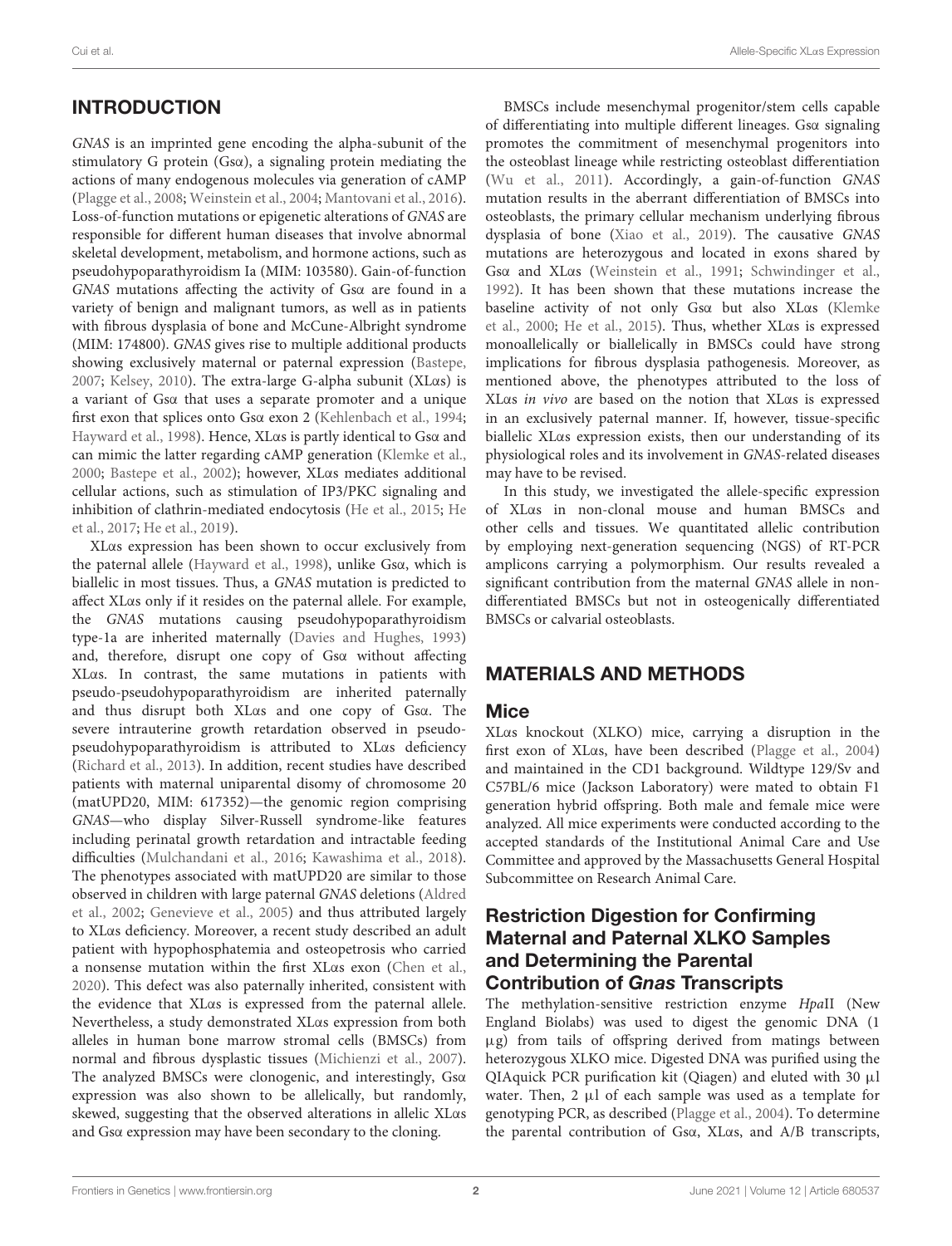RT-PCR products from tissues of mice heterozygous for the C-to-G SNP in exon 11 (rs13460569) were incubated (37◦C, 6 h) with BanII (New England BioLabs) and analyzed by agarose gel electrophoresis, as described [\(Tafaj et al.,](#page-9-21) [2017\)](#page-9-21).

# Mouse Primary Cell Cultures and Osteogenic Differentiation

Mouse BMSCs were harvested by flushing the marrow out of long bones (femurs and tibias) of 14 week-old mice, as described [\(Wu](#page-9-16) [et al.,](#page-9-16) [2011\)](#page-9-16). Cells were plated at a density of 0.5  $\times$  10<sup>6</sup> to 1  $\times$  10<sup>6</sup> cells/cm<sup>2</sup> and cultured in Dulbecco's Modified Eagle's Medium (DMEM) (Gibco, United States) containing 10% Fetal Bovine Serum (FBS) (Hyclone, United States). Non-adherent cells were washed off, and the adherent cells were cultured for 1 week, followed by RNA extraction. Primary calvarial pre-osteoblasts were isolated at postnatal day five by serial collagenase digestion, as described [\(Mariot et al.,](#page-9-22) [2011\)](#page-9-22). Cells were seeded at a density of 10,000 cells/well in 12-well plates and cultured in Modified Eagle's Medium (MEM) (Gibco, United States) containing 10% FBS. Osteoblastic differentiation was induced by adding ascorbic acid (50 µg/ml) and β-glycerol phosphate (10 mM) (Sigma-Aldrich), as described [\(Wu et al.,](#page-9-16) [2011\)](#page-9-16). Differentiation medium for BMSCs also included 10 nM dexamethasone (Sigma-Aldrich).

# Human BMSCs

Cells were obtained from participants who underwent total hip arthroplasty surgery at Boston Medical Center between 2019 and 2020. All human research was done under a Boston University School of Medicine Institutional Research Board Approved protocol: "Bone Tissues Repository," IRB Number: H-35199, with patients' consents per current HIPAA regulations prior to surgery and specimen collection. The femoral head and reamings, from the coring of the acetabulum, were collected during total hip arthroplasty. After multiple washes using DPBS (Hyclone Laboratories) containing an antibiotic-antimycotic mixture (Thermo Fischer Scientific) cells were suspended in DPBS. 24 million cells/well were seeded in each well of 6-well plates (Corning Inc.), treated with Animal Component-Free Cell Attachment Substrate (Stem Cell Technologies) diluted 1:150 in DPBS. Cells were cultured in an incubator at 37℃, 5% CO<sub>2</sub>, and > 90% humidity. A half media change was performed on day 4 and a full media change on day six after plating. Cells were then grown in basal medium supplemented with osteoinductive factors (Stem Cell Technologies) for 21 days before RNA extraction.

# Total RNA Extraction, RT-PCR and qRT-PCR Amplification

Total RNA of mouse organs was extracted by using Trizol <sup>R</sup> Reagent (Life Technologies) followed by the Qiagen RNeasy <sup>R</sup> Plus Mini Kit. Total RNA of human BMSCs was extracted using 4 M Guanidine-HCl, 1% Triton X-100, 10 mM Tris HCl, 2 mM EDTA (pH 7.4). cDNA was synthesized using the New England Biolabs ProtoScript II First-strand cDNA synthesis kit.

Total RNA of calvarial osteoblasts and BMSC were isolated by using the Qiagen RNeasy® Plus Mini kit. One µg total RNA was reverse transcribed using the Superscript III First-Strand Synthesis System (Invitrogen) and then subjected to PCR using the PCR Master Mix (Promega). PCR mixture contained 2 µL cDNA in a final volume of 20µL. PCR included 1 cycle at 94◦C for 5 min, followed by 40 cycles of 94◦C for 30 s, 56◦C for 30 s and 72◦C for 2 min, and a final extension at 72◦C for 7 min. For XLαs and A/B, nested PCR was performed using, as template, the primary PCR product diluted 1:10 or 1:2, respectively. qRT-PCR included 1 cycle at 50◦C for 2 min and 94◦C for 15 min, followed by 50 cycles of 94◦C for 15 s, 60◦C for 20 s, and 72◦C for 20 s. The PCR primers are listed in **[Supplementary Table 1](#page-8-4)**.

# Sequence Analysis of RT-PCR Products

The RT-PCR products were purified by the QIAquick PCR Purification kit. Both Sanger sequencing and NGS was performed at the Massachusetts General Hospital DNA Core. Primers for Sanger sequencing were the same as PCR primers. For NGS, purified PCR products were first fragmented and then subjected to NGS library preparation, followed by sequencing on the Illumina MiSeq. The reads were analyzed following automated de novo sequence assembly. The authenticity of the amplicons was confirmed by the unique first exon sequences of XLαs and A/B. To determine the relative contributions of the parental alleles, the ratio of reads containing one of the nucleotides to the total number of reads at rs13460569 (mouse) or rs7121 (human) was calculated for each sample.

# Genomic DNA Methylation Analysis

Genomic DNA (600 ng) from non-differentiated and differentiated BMSCs (the same samples as those used for allelic XLαs expression) was treated with sodium bisulfite by using the EZ DNA Methylation gold kit (Zymo Research), and the converted DNA was recovered in 10 µl. Primary PCR was performed using 2 µl bisulfite-treated DNA as template in a total reaction volume of 40  $\mu$ l. The nested PCR used 2  $\mu$ l of the primary PCR product. PCR included initial denaturation at 95◦C for 5 min, 35 cycles of 95◦C for 30 s, 56◦C for 30 s, 72◦C for 30 s, and final extension at 72◦C for 10 min. Primers for the region within XLαs exon were previously described [\(Liu et al.,](#page-9-23) [2000\)](#page-9-23). Primers for the XLαs promoter were as follows: 5'-GATGGGGAGGGAGGTTTTTA-3' (forward) and 5'-AAAACTAAAACCCAAAACCATAACT-3' (reverse). Nested PCR used the same forward primer together with the following reverse primer: 5'-TCACCTTCCTAATTACACTTACCC-3'. The amplicons were subjected to NGS at the Massachusetts General Hospital DNA Core. To calculate the degree of methylation, paired-end NGS reads were aligned using the BWA-MEM algorithm to a reference reflecting bisulfite-induced alterations except for the CpG dinucleotides. The FreeBayes variant detector was then used to identify each C-to-T variant and the allelic balance (i.e., C is methylated and T non-methylated). BWA-MEM and FreeBayes were run on the Galaxy platform<sup>[1](#page-2-0)</sup> [\(Afgan et al.,](#page-8-5) [2018\)](#page-8-5).

<span id="page-2-0"></span><sup>1</sup><https://usegalaxy.org/>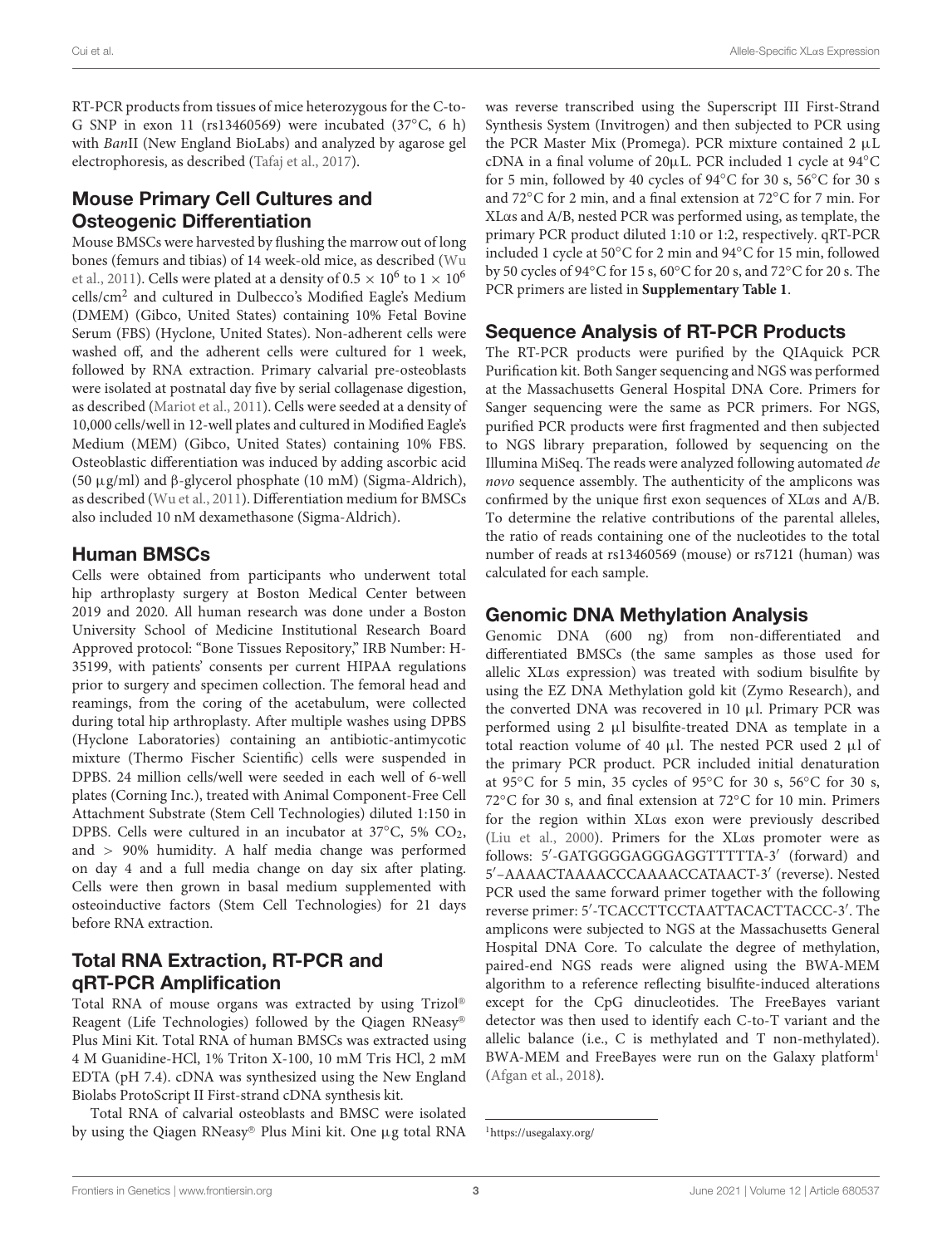#### Statistical Analyses

Outliers were identified by the Grubbs test and excluded. Oneway ANOVA followed by Tukey's post-hoc test was used to analyze the differences among three or more groups. The student's t-test (two-tailed) was used between two groups. The paired Student's t-test (two-tailed) was employed for the differences between non-differentiated and differentiated BMSC samples. Wilcoxon rank-sum test was performed to compare the groups regarding the distribution of the data. One-sample t-test was performed to determine the significance of the difference between the maternal expression in non-differentiated BMSCs and the hypothetical value of 0%.  $P < 0.05$  were considered significant. Analyses were performed using Prism 8 (GraphPad).

#### **RESULTS**

## Comparing XLαs mRNA Levels in Wildtype and XLKO Mice to Determine Allele-Specific XLαs Expression

To examine the allelic expression profile of XLαs in bone, we first employed adult XLKO mice, because disruption of paternal XLαs first exon in those mice was reported to cause a dramatic reduction of XLαs transcript levels in various tissues [\(Plagge et al.,](#page-9-20) [2004\)](#page-9-20). The maternal, paternal, and homozygous XLKO mice were derived from matings between heterozygous XLKO mice. The previously described genotyping approach for these mice [\(Plagge et al.,](#page-9-20) [2004\)](#page-9-20) is unable to distinguish maternal from paternal XLKO mice. We thus performed genotyping before and after digestion of genomic DNA with the methylation-sensitive restriction enzyme HpaII, which cleaves the unmethylated, paternal allele at multiple sites and, thereby, prevents it from serving as a template in PCR (**[Figure 1A](#page-3-0)**). The PCR performed following the HpaII digest detected only the intact maternal allele and allowed us to identify the parental origin of the targeted allele. In the absence of the HpaII digestion, heterozygotes showed a double band, the upper one representing the targeted allele, and wildtype (WT) and homozygous XLKO mice yielded only the smaller or the larger product, respectively (**[Figure 1B](#page-3-0)**). Following the HpaII digest, only the smaller PCR product was detected in WT and paternal XLKO mice, and only the larger PCR product was observed in homozygous and maternal XLKO mice (**[Figure 1B](#page-3-0)**).

qRT-PCR using total RNA from femur samples (bone marrow flushed out) showed that XLαs mRNA levels were significantly lower in paternal XLKO mice than in WT or maternal XLKO littermates (**[Figure 1C](#page-3-0)**). While this finding was consistent with the silencing of the maternal allele in bone, other comparisons did not corroborate this conclusion. No statistically significant



<span id="page-3-0"></span>FIGURE 1 | XLαs mRNA levels in maternal and paternal XLαs knockout mice to examine the allele-specific expression of XLαs. (A) Depiction of the normal and targeted (triangle) Gnas alleles comprising the first exon of XLαs in mice in which either the paternal (above) or the maternal (below) allele is targeted. The methylation (CH<sub>3</sub>)-sensitive restriction enzyme HpaII cleaves the unmethylated (paternal) allele at multiple sites. Thus, the PCR performed using the HpaII-digested DNA detects only the intact maternal allele. (B) PCR products from WT (wildtype), homozygous (hom), maternal (mat), and paternal (pat) DNA samples obtained before (-) or after (+) the HpaII restriction enzyme. Note that the targeted allele produces a larger product. PCR products from maternal and homozygous XLKO after the HpaII digest are larger than those from paternal XLKO and WT. Arrows indicate the 1,000- and 500-bp bands in the DNA ladder. (C) Box and whisker plots showing XLαs mRNA levels in bones from 14-week-old WT, maternal XLKO, paternal XLKO, and homozygous XLKO mice. (D,E) Female and male mice plotted separately. RNA was obtained from femurs after flushing out the bone marrow. qRT-PCR was performed with β-Actin as reference. Data were normalized to wildtype. \*p < 0.05; using one-way ANOVA, followed by Tukey's post-hoc test for pairwise comparisons;  $n = 18$  WT (8 female and 10 male), 16 maternal XLKO (5 female and 11 male), 17 paternal XLKO (6 female and 11 male), and 16 homozygous XLKO (10 female and 6 male).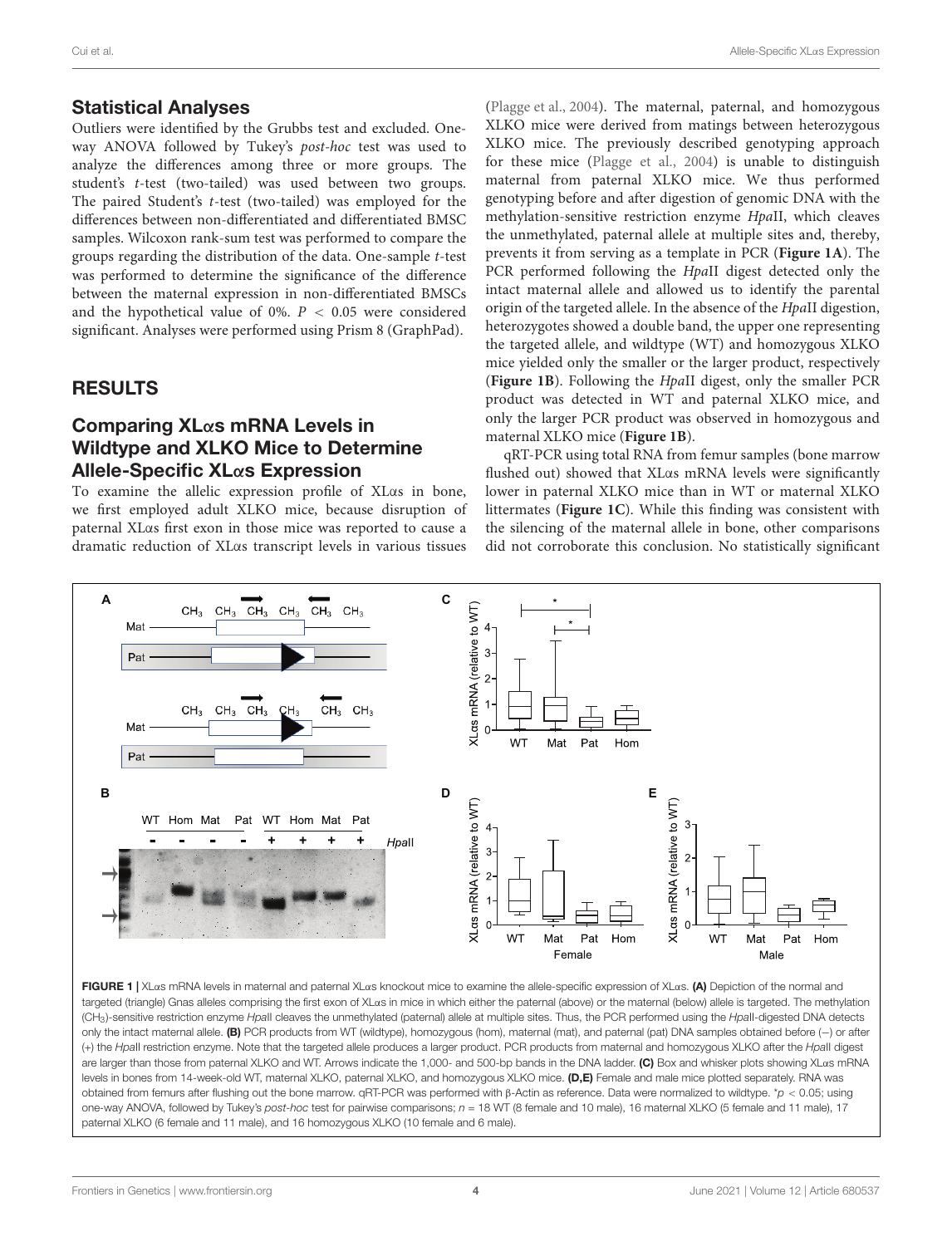differences could be detected between the levels in homozygous XLKO mice and either WT or maternal XLKO (**[Figure 1C](#page-3-0)**). Separate analysis of males and females did not reveal any significant differences between the groups, owing partly to the reduced sample sizes (**[Figures 1D,E](#page-3-0)**).

# Intercrosses of C57BL/6 and 129/Sv Mice Allows Identification of Parental Gnas Alleles

To determine allelic XLαs expression without relying on gene disruption, we then took advantage of a polymorphism located in Gnas exon 11, as described [\(Tafaj et al.,](#page-9-21) [2017\)](#page-9-21). The 129/Sv mice carry a cytosine (C), while C57BL/6 and CD1 strains carry a guanine (G) in the Gsα transcript (NM\_201616.2, c.1009; rs13460569). We thus set up matings between 129/Sv males and C57BL/6 females and analyzed the offspring at age 14 weeks. RT-PCR using total RNA isolated from BMSCs amplified specific products from Gsα, XLαs, and A/B transcripts including the exon 11 polymorphism, and those products were then digested with BanII, a restriction enzyme that recognizes the polymorphism and differentially cleaves the paternally-derived C-containing products (**[Figure 2A](#page-4-0)**). BanII partially cleaved the Gsα-derived products (**[Figure 2B](#page-4-0)**), consistent with the previously demonstrated biallelic expression of this Gnas product in multiple tissues [\(Tafaj et al.,](#page-9-21) [2017\)](#page-9-21). In contrast, the A/B-derived products were completely cleaved, indicating that, consistent with previous observations [\(Tafaj et al.,](#page-9-21) [2017\)](#page-9-21), the A/B expression was nearly completely paternal (**[Figure 2B](#page-4-0)**). A significant portion of the XLαs-derived RT-PCR products was cleaved; however, a faint band representing non-cleaved products were also visible, suggesting that XLαs expression may not be exclusively paternal in BMSCs (**[Figure 2B](#page-4-0)**).

# NGS to Quantitate the Parental Origin of XLαs Expression

To have a quantitative assessment of XLαs expression from paternal vs. maternal Gnas alleles, we then subjected the RT-PCR products to NGS. Providing sequence data from thousands of molecules from each PCR amplicon, this approach revealed the origin of each read with respect to its parental origin, i.e., C-containing reads are derived from the paternal allele, while G-containing reads are from the maternal allele. We analyzed BMSCs and femur, as well as cerebellum, in which XLαs was shown to be expressed at high levels [\(Pasolli et al.,](#page-9-24) [2000\)](#page-9-24). As shown in **[Figures 2C–E](#page-4-0)** and **[Supplementary Table 2](#page-8-4)**, the Gsα products contained ∼50% C-containing products in all the tissues tested, thus confirming the biallelic transcription of Gsα. The C- containing reads in A/B transcript-derived PCR products were nearly 100% of the total in all three tissues, indicating exclusive paternal expression. In XLαs-derived RT-PCR products, however, the ratio of C-containing to G-containing reads varied significantly from sample to sample, particularly in BMSCs,



<span id="page-4-0"></span>FIGURE 2 | The use of an exon 11 C-to-G polymorphism reveals significant sample-to-sample variation in allelic XLαs expression. (A) Schematic presentation of XLas, A/B, and Gsa transcripts in the mouse Gnas locus. The cytosine nucleotide in SNP rs13460569 introduces a BanII restriction site. The intercrosses of C57BL/6 and 129/Sv mice were designed, such that the BanII site is present on the paternal Gnas allele (i.e., inherited from the 129/Sv fathers). The expected sizes are depicted for each RT-PCR amplicon below. (B) Agarose gel electrophoresis of BanII-digested and undigested RT-PCR amplicons, using total RNA of BMSCs from 14-week old F1 generation mice. First lane, DNA ladder. (C-E) The percentage of C-containing (paternal) NGS reads relative to the total number of reads. Complete data (C) and data from females (D) and males (E) are shown separately from individual mice. The RT-PCR products using total RNA from BMSCs, bone, and cerebellum of 14 week-old F1 generation mice were subjected to NGS. \*p < 0.05 regarding the difference between the distribution of data points for XLas and A/B (the Wilcoxon rank-sum test).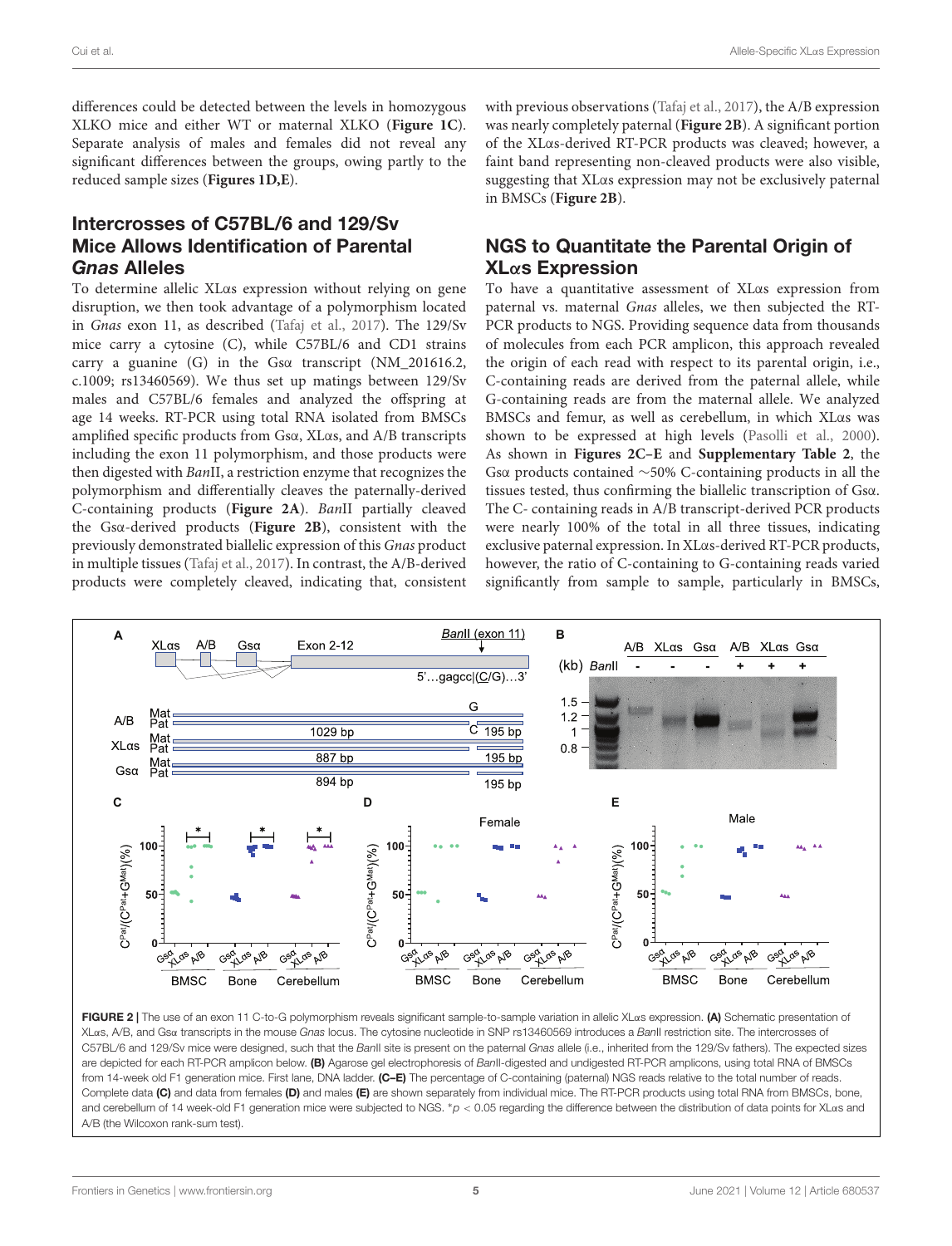

<span id="page-5-0"></span>ranging from 43.0 to 99.9% among six independent samples (**[Figures 2C–E](#page-4-0)** and **[Supplementary Table 2](#page-8-4)**). Modest sampleto-sample variation was also detectable in bone (83.7–99.6%) and cerebellum (83.8–100%; **[Figures 2C–E](#page-4-0)** and **[Supplementary](#page-8-4) [Table 2](#page-8-4)**), and the variation observed in XLαs-derived products was significantly different from the variation observed in A/Bderived products in all three tissues.

# Allelic XLαs Expression in Differentiated **Osteoblasts**

As another type of cultured primary cells, we examined mouse calvarial pre-osteoblasts from the C57BL/6-129/Sv intercrosses before and after culturing them under osteogenic conditions for 14 days. qRT-PCR experiments confirmed the osteoblast markers bone sialoprotein (Ibsp), osteocalcin (Bglap), and dentin matrix protein-1 (Dmp1) (**[Figures 3A–C](#page-5-0)**). The NGS analysis of Gsαderived RT-PCR products showed comparable numbers of C- and G-containing reads in both non-differentiated and differentiated cells, indicating biallelic expression (**[Figure 3D](#page-5-0)**). In contrast, C-containing reads were nearly 100% of total reads for both XLαs and A/B products in those cells and there was no evidence of variation in the allelic XLαs expression (**[Figure 3D](#page-5-0)**).

We then analyzed a new set of BMSCs both before and after osteogenic differentiation, which was confirmed by measuring the levels of Ibsp and Dmp1 mRNA (**[Figures 4A,B](#page-6-0)**). In this new set of samples, while the paternal expression of A/B was nearly 100%, the paternal XLαs expression varied modestly from 80.3 to 88.5% of total (**[Figure 4C](#page-6-0)** and **[Supplementary](#page-8-4) [Table 3](#page-8-4)**). This finding confirmed the significant contribution from the maternal allele to XLαs expression (mean =  $16.1 \pm 1.5\%$ ,  $p < 0.001$  vs. the hypothetical 0% maternal). Combined, the mean maternal expression in all our BMSC samples ( $n = 11$ ) was 17.6  $\pm$  4.9% (95% confidence interval: 6.6–28.6%;  $p < 0.01$  vs. the hypothetical value of 0%). Strikingly, when cells were grown under osteoinductive conditions for 2 weeks, the expression of XLαs shifted in the favor of the paternal allele, from  $83.9 \pm 1.5\%$ paternal in non-differentiated to 97.2  $\pm$  1.1% paternal in differentiated BMSCs (**[Figure 4C](#page-6-0)**).

We also tested human BMSCs from two unrelated individuals, employing a C-to-T polymorphism located in GNAS exon 5 (rs7121, chr20:58903752, hg38). The samples (#231 and #236)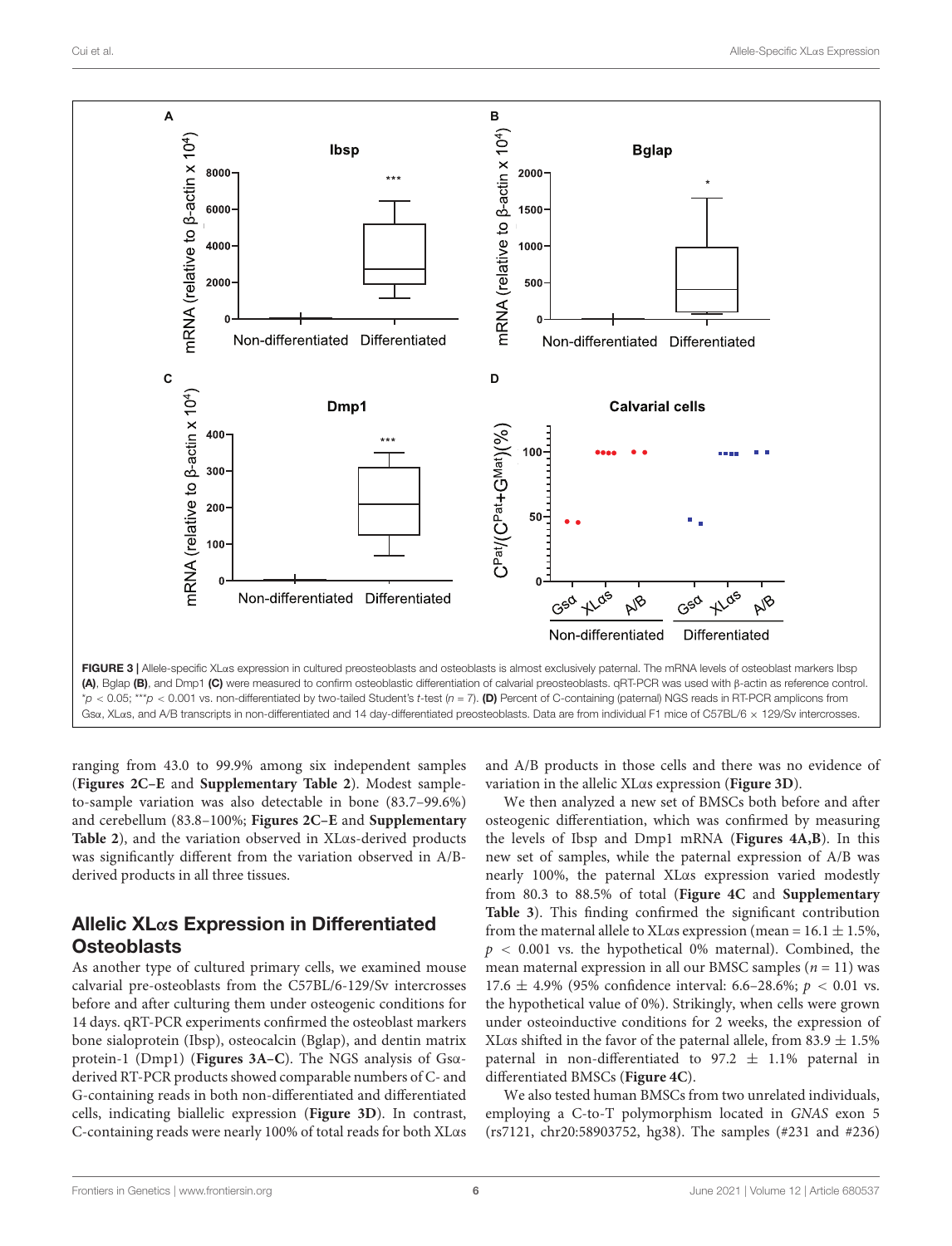

<span id="page-6-0"></span>were cultured under osteogenic conditions before examining the relative contribution of each allele to Gsα and XLαs expression. Sanger sequencing of Gsα-derived RT-PCR products revealed that both samples were heterozygous for the polymorphism (**[Figure 4D](#page-6-0)**). Subsequent NGS of those products showed comparable numbers of reads containing either C or T at the polymorphic site, with T-containing reads making up 50.4 or 54.0% of total reads (**[Figure 4E](#page-6-0)**). In contrast, NGS of XLαsderived RT-PCR products yielded 91.3 and 99.6% T-containing reads in #231 and #236, respectively (**[Figure 4E](#page-6-0)**), indicating predominantly or nearly exclusively monoallelic expression.

# Differential DNA Methylation at the Genomic XLαs Locus

The genomic region comprising the first XLαs exon is differentially methylated, consistent with the monoallelic expression of XLαs transcripts. We thus analyzed the degree of methylation in the previously described region [\(Liu et al.,](#page-9-23) [2000\)](#page-9-23). PCR amplicons derived from bisulfite-treated genomic DNA were subjected to NGS, thus allowing accurate relative quantification of unmethylated (converted to T) and methylated (protected) CpGs at multiple sites. The results, however, showed no significant differences in the overall degree of methylation between non-differentiated and differentiated BMSCs (average of 55.7 and 55.8% of total, respectively; **[Figures 5A,B](#page-7-0)**). We also analyzed the methylation status of a second region,

which overlaps the XLαs promoter [\(Williamson et al.,](#page-9-25) [2006;](#page-9-25) [Aydin et al.,](#page-8-6) [2009;](#page-8-6) **[Figure 5A](#page-7-0)**). The methylation of individual CpGs and the average methylation across the amplicon were comparable between non-differentiated and differentiated BMSCs (average 46.2 and 47.7%, respectively; **[Figure 5B](#page-7-0)** and **[Supplementary Table 4](#page-8-4)**).

# **DISCUSSION**

In this study, we examined the parental contribution of GNAS allele to XLαs expression in non-clonal BMSCs and other murine tissues. In bone and cultured calvarial osteoblasts, XLαs expression was nearly exclusively paternal. In contrast, substantial maternal contribution was detected in nondifferentiated BMSCs. The expression of Gsα was biallelic and that of A/B was virtually exclusively paternal in all the investigated cells/tissues.

To assess allelic XLαs expression, we first measured XLαs mRNA levels in paternal, maternal, and homozygous XLKO mice and their wildtype littermates. A similar approach has been used to measure the monoallelic expression of Gsα in certain tissues, such as proximal renal tubules [\(Turan et al.,](#page-9-26) [2014\)](#page-9-26). However, although the results appeared broadly consistent with an allelic bias of XLαs expression in bone, the mRNA levels varied widely, even within the same genotype. As this approach relied on the loss of XLαs production from the disrupted allele, this variability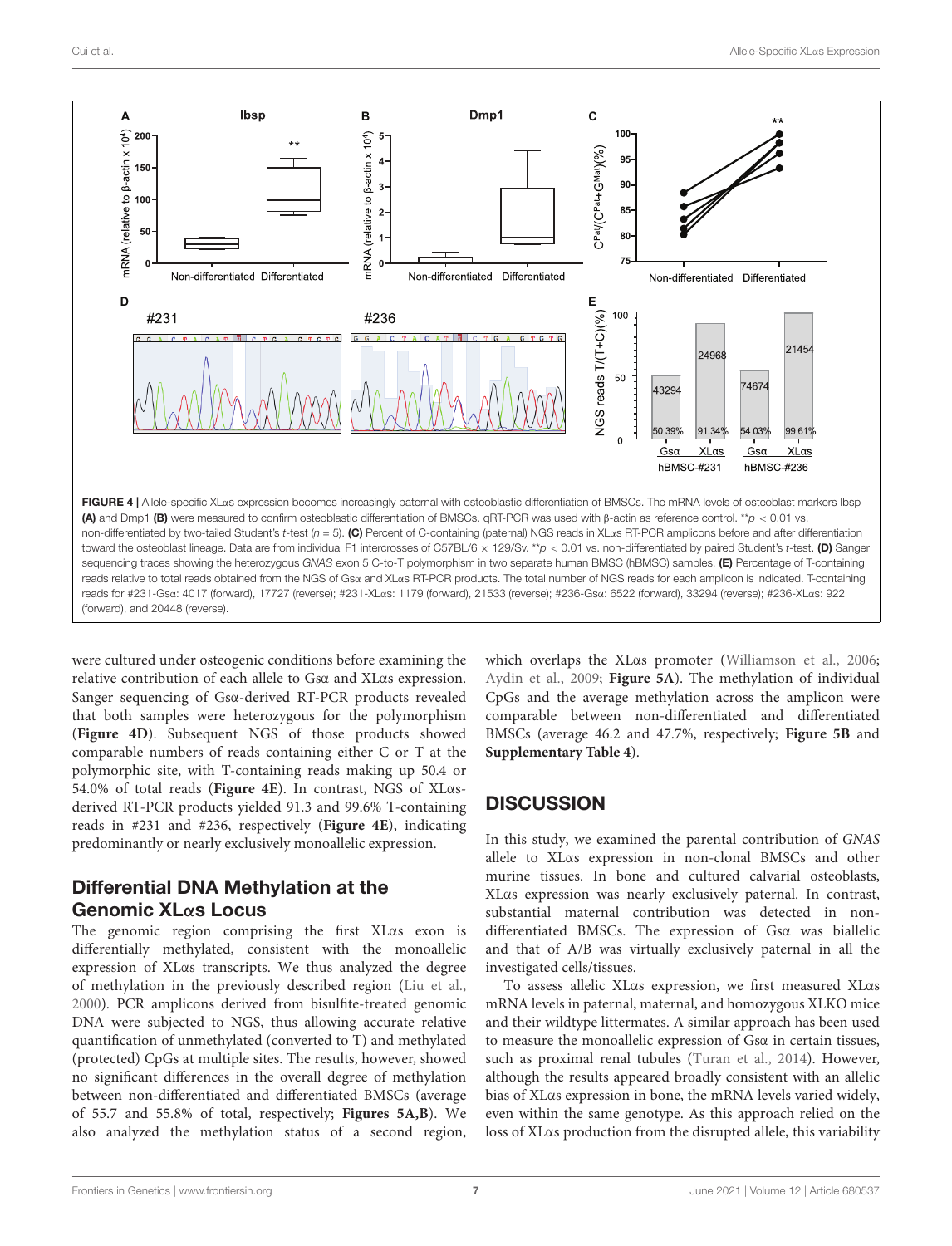

<span id="page-7-0"></span>may reflect some detectable levels of XLαs mRNA being made from the latter allele, in addition to the outbred CD1 background in which XLKO mice had to be maintained [\(Plagge et al.,](#page-9-20) [2004\)](#page-9-20).

As an alternative approach, we utilized a known polymorphism in the mouse Gnas locus. We subjected the RT-PCR products to NGS, since it has been utilized for quantitatively detecting mosaic single nucleotide variants in clinical settings [\(Narumi et al.,](#page-9-27) [2013\)](#page-9-27). Indeed, NGS allowed us to obtain sequence information from thousands of reads and distinguish the allelic origin of the products. We analyzed the allele-specific XLαs and Gsα expression in human BMSCs similarly, using NGS and a common polymorphism [\(Campbell](#page-8-7) [et al.,](#page-8-7) [1994\)](#page-8-7). In the human samples, genotypes of the donors' parents were unknown. Therefore, although we could quantify the allele-specific expression, we were unable to determine the parental origin.

Michienzi et al. examined clonal BMSCs from wildtype and fibrous dysplasia-derived samples and showed evidence of biallelic XLαs expression, as well as parental Gsα expression that appeared asymmetrical [\(Michienzi et al.,](#page-9-15) [2007\)](#page-9-15). We analyzed non-clonal BMSCs passaged no more than three times. In total, we found biallelic XLαs expression in one sample and substantial deviation from monoallelic expression in seven samples, while the results from the remaining three samples were consistent with nearly exclusive paternal expression. There might be an influence of cell culture on our results. Nonetheless, no such variation was observed among our calvarial osteoblast samples, which were also cultured. Moreover, in BMSCs that were differentiated in culture toward the osteoblast lineage, the XLαs expression became more significantly paternal, arguing against the possibility that culture conditions caused a relaxation of XLαs imprinting.

A plausible explanation for the observed variation in allelic XLαs expression in our BMSC samples may be cellular heterogeneity, as BMSCs are known to be heterogeneous with variable representations of cell types in different samples [\(Kfoury](#page-9-28) [and Scadden,](#page-9-28) [2015\)](#page-9-28). Therefore, it is likely that XLαs is expressed biallelically in a certain subset of cells in the bone marrow, as well as in some other tissues. Regarding the study by [Michienzi](#page-9-15) [et al.](#page-9-15) [\(2007\)](#page-9-15), the analyzed clonogenic BMSCs may have been derived from the cell-type(s) in which XLαs expression is biallelic. Alternatively, the maternal XLαs promoter may be active in all cell types in the BMSC samples but at a lower level than the paternal XLαs promoter. However, when considering the heterogeneity of BMSCs regarding cell types and the variation we observed among the samples, the former possibility appears more plausible. The finding that substantial XLαs expression occurs from the maternal allele in certain cell types has important implications. The physiological roles of XLαs in vivo have thus far been deduced from findings in mice or patients in whom the paternal XLαs allele is disrupted alone, assuming a complete loss of this protein in all tissues. According to our results, some of those interpretations could be at least partially incorrect.

We found paternal XLαs expression in mouse whole bones, although significant but modest sample-to-sample variation was observed in the parental contribution, as opposed to A/B expression, which appeared consistently  $\sim$ 100% paternal. XL $\alpha$ s is substantially expressed in the cerebellum [\(Pasolli et al.,](#page-9-24) [2000\)](#page-9-24). We also detected mild variation in the allelic expression of XLαs among our mouse cerebellum samples, suggesting that in both bone and cerebellum, there may be a small subset of cells in which XLαs expression is biallelic.

Unlike the allelic expression data, we did not detect differences in DNA methylation between non-differentiated and differentiated BMSCs. The data for the methylation analysis refelected all the cells in the sample while the expression data originated only from cells that express XLαs. Since the methylation differences are expected to occur only in XLαsexpressing cells, they may have remained under our detection limit, particularly if those cells are scarce. Alternatively, other methylated regions or regulatory events may dictate the allelic shift of XLαs expression during osteogenic differentiation. The analyzed XLαs promoter region lies within a germline imprint including the Gnas antisense exon 1 (also known as Nespas; [Coombes et al.,](#page-9-29) [2003;](#page-9-29) see **[Figure 5A](#page-7-0)**). It is possible that a different part of this germline imprint regulates the XLαs promoter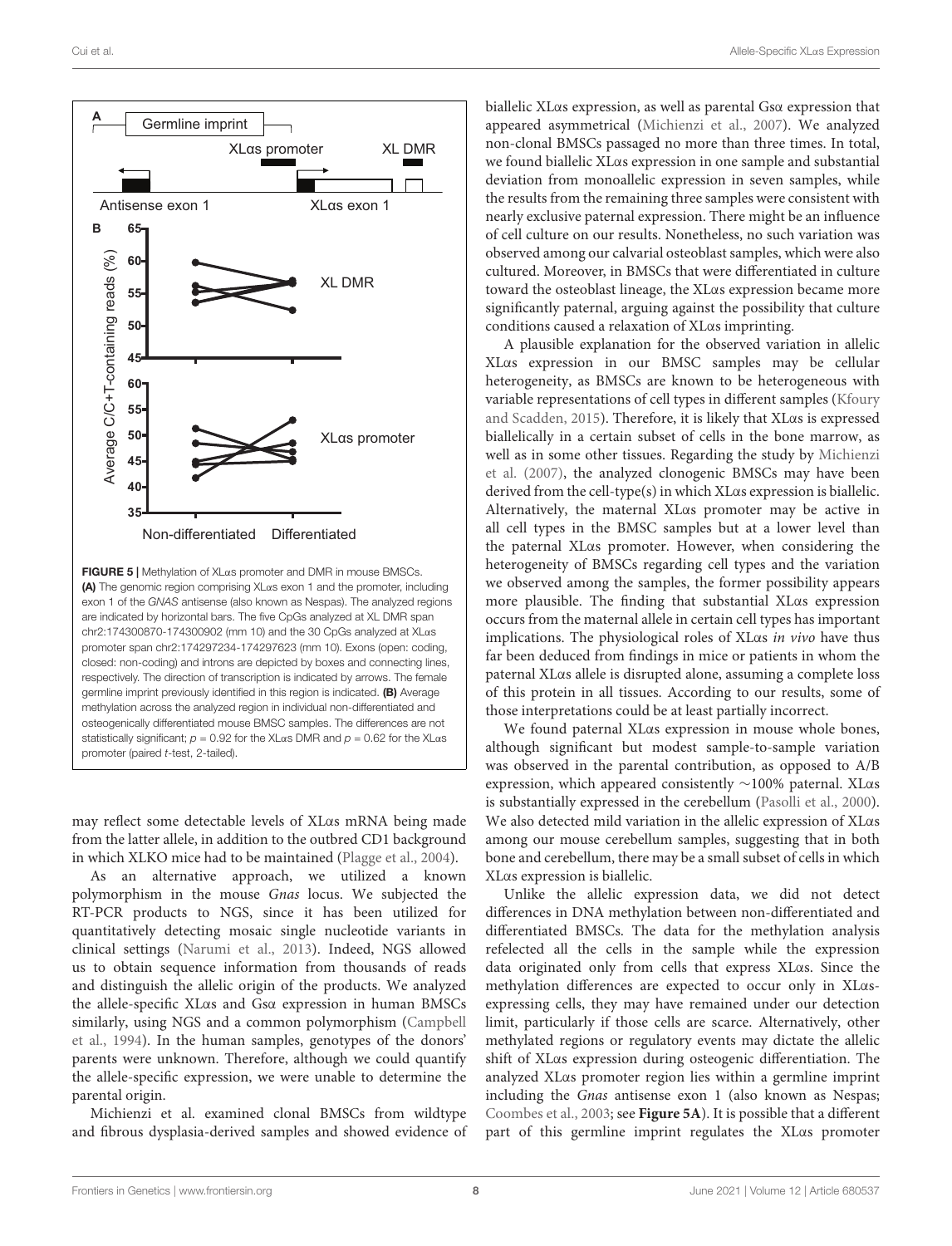activity. Also, a methylation-independent mechanism may be involved, considering that an "uncoupling" of allelic silencing and promoter DNA methylation has been described for the Nespas-mediated regulation of the Nesp55 promoter activity [\(Williamson et al.,](#page-9-30) [2011\)](#page-9-30). The regulation of allelic expression in this locus is certainly complex. It is also worth mentioning that the analyzed XLαs promoter region is orthologous to human GNAS-AS2, a region shown to be severely hypomethylated (i.e., loss of methylation) in patients with both sporadic and familial pseudohypoparathyroidism type-Ib (MIM: 603233) [\(Rochtus](#page-9-31) [et al.,](#page-9-31) [2016\)](#page-9-31). Whether the hypomethylation is associated with biallelic XLαs expression is unknown.

Tissue- or cell type-specificity has been shown for the monoallelic expression of some transcripts, including Gsα, which is biallelic in most but predominantly maternal in some tissues [\(Yu et al.,](#page-9-32) [1998\)](#page-9-32). Conversely, Dlk1, a product of the imprinted gene cluster on chromosome 14, is paternally expressed nearly in all tissues but exhibits biallelic expression in postnatal neural stem cells and niche astrocytes [\(Ferron et al.,](#page-9-33) [2011\)](#page-9-33). Our observations regarding the allelic expression of XLαs are analogous to those documented for Dlk1 and supports the likelihood that XLαs is expressed biallelically in certain cell types. Identification of those cells may reveal important novel roles of XLαs.

In summary, our findings indicate that the maternal GNAS allele contributes significantly to XLαs expression in BMSCs. Thus, altered XLαs actions could be involved in at least some of the phenotypes associated with GNAS mutations even if the mutation is maternal.

#### DATA AVAILABILITY STATEMENT

The original contributions presented in the study are included in the article/**[Supplementary Material](#page-8-4)**, further inquiries can be directed to the corresponding author/s.

#### ETHICS STATEMENT

The studies involving human participants were reviewed and approved by the Boston University School of Medicine Institutional Research Board. The patients/participants provided their written informed consent to participate in this study. The animal study was reviewed and approved by Subcommittee

#### **REFERENCES**

- <span id="page-8-5"></span>Afgan, E., Baker, D., Batut, B., van den Beek, M., Bouvier, D., Cech, M., et al. (2018). The Galaxy platform for accessible, reproducible and collaborative biomedical analyses: 2018 update. Nucleic Acids Res. 46, W537– W544.
- <span id="page-8-2"></span>Aldred, M. A., Aftimos, S., Hall, C., Waters, K. S., Thakker, R. V., Trembath, R. C., et al. (2002). Constitutional deletion of chromosome 20q in two patients affected with albright hereditary osteodystrophy. Am. J. Med. Genet. 113, 167–172. [doi: 10.1002/ajmg.10751](https://doi.org/10.1002/ajmg.10751)
- <span id="page-8-6"></span>Aydin, C., Aytan, N., Mahon, M. J., Tawfeek, H. A., Kowall, N. W., Dedeoglu, A., et al. (2009). Extralarge XLαs (XXLαs), a variant of stimulatory G protein alpha-subunit (Gsα), is a distinct, membrane-anchored GNAS product that can mimic Gsα. Endocrinology 150, 3567–3575. [doi: 10.1210/en.2009-0318](https://doi.org/10.1210/en.2009-0318)

on Research Animal Care, Massachusetts General Hospital. Written informed consent was obtained from the owners for the participation of their animals in this study.

## AUTHOR CONTRIBUTIONS

QC: investigation, methodology, formal analysis, visualization, writing, and original draft. CA, BA, CR, MG, and MD: investigation. AP and LG: resources, writing–review, and editing. QH: investigation, methodology, writing—review, and editing. MB: conceptualization, formal analysis, funding acquisition, supervision, visualization, writing—original draft. All authors contributed to the article and approved the submitted version.

# FUNDING

This work was funded in part by a research grant from the United States. National Institutes of Health/National Institute of Diabetes and Digestive and Kidney Diseases (R01DK073911 to MB). The statistical analyses were conducted with support from Harvard Catalyst | The Harvard Clinical and Translational Science Center (National Center for Advancing Translational Sciences, National Institutes of Health Award UL 1TR002541) and financial contributions from Harvard University and its affiliated academic healthcare centers. The content is solely the responsibility of the authors and does not necessarily represent the official views of Harvard Catalyst, Harvard University and its affiliated academic healthcare centers, or the National Institutes of Health.

#### ACKNOWLEDGMENTS

We thank Gavin Kelsey (Babraham Institute, Cambridge, United Kingdom) for kindly providing the XLKO mice.

#### <span id="page-8-4"></span>SUPPLEMENTARY MATERIAL

The Supplementary Material for this article can be found online at: [https://www.frontiersin.org/articles/10.3389/fgene.](https://www.frontiersin.org/articles/10.3389/fgene.2021.680537/full#supplementary-material) [2021.680537/full#supplementary-material](https://www.frontiersin.org/articles/10.3389/fgene.2021.680537/full#supplementary-material)

- <span id="page-8-0"></span>Bastepe, M. (2007). The GNAS locus: quintessential complex gene encoding gsalpha, XLalphas, and other imprinted transcripts. Curr. Genomics 8, 398–414. [doi: 10.2174/138920207783406488](https://doi.org/10.2174/138920207783406488)
- <span id="page-8-1"></span>Bastepe, M., Gunes, Y., Perez-Villamil, B., Hunzelman, J., Weinstein, L. S., and Jüppner, H. (2002). Receptor-mediated adenylyl cyclase activation through XLalphas, the extra-large variant of the stimulatory G Protein alpha-Subunit. Mol. Endocrinol. 16, 1912–1919. [doi: 10.1210/me.2002-0054](https://doi.org/10.1210/me.2002-0054)
- <span id="page-8-7"></span>Campbell, R., Gosden, C. M., and Bonthron, D. T. (1994). Parental origin of transcription from the human GNAS1 gene. J. Med. Genet. 31, 607–614. [doi:](https://doi.org/10.1136/jmg.31.8.607) [10.1136/jmg.31.8.607](https://doi.org/10.1136/jmg.31.8.607)
- <span id="page-8-3"></span>Chen, X., Meng, Y., Tang, M., Wang, Y., Xie, Y., Wan, S., et al. (2020). A paternally inherited non-sense variant c.424G>T (p.G142<sup>∗</sup> ) in the first exon of XLalphas in an adult patient with hypophosphatemia and osteopetrosis. Clin. Genet. 97, 712–722. [doi: 10.1111/cge.13734](https://doi.org/10.1111/cge.13734)